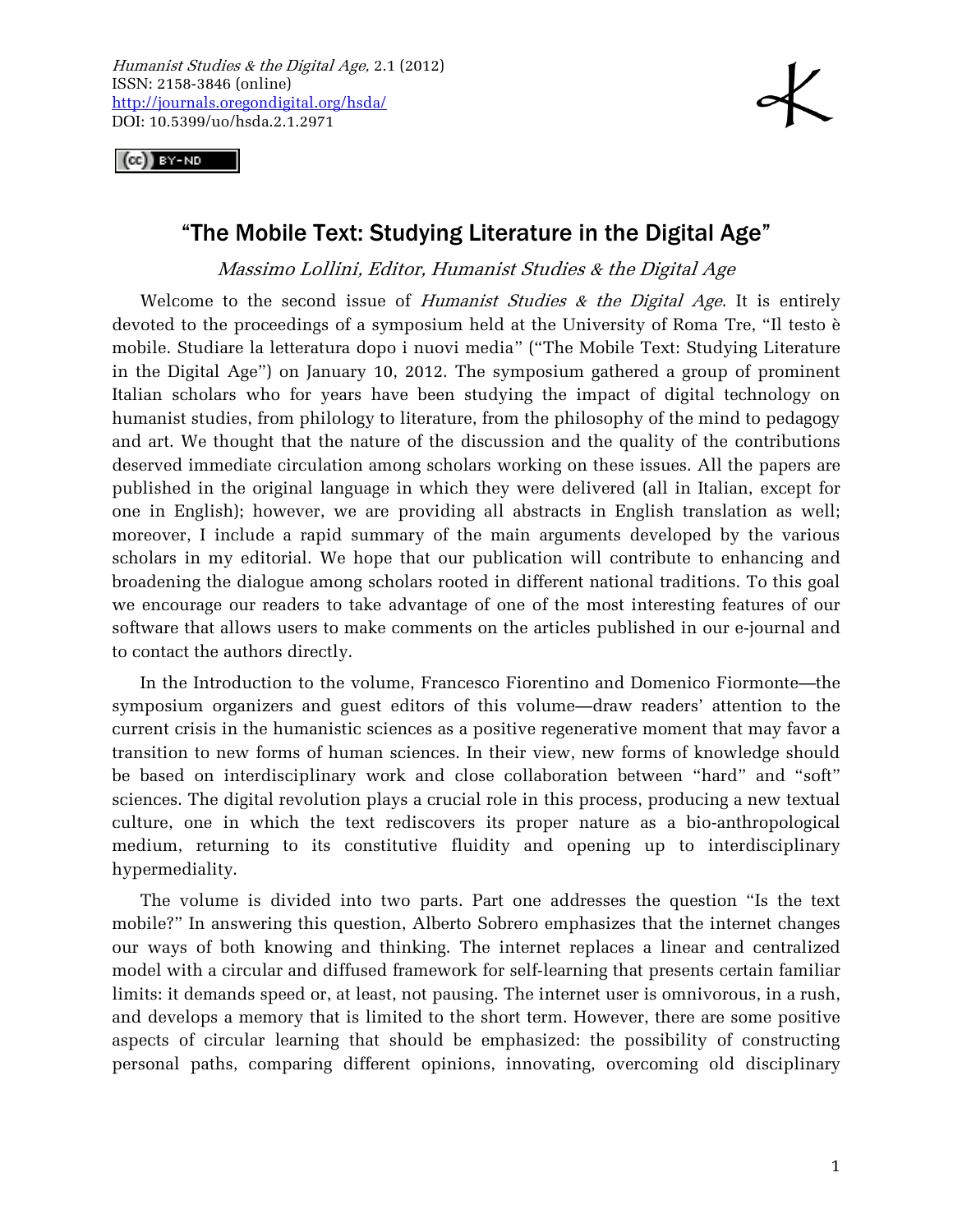divisions, surmounting the drawbacks of linear learning that often lead to uncritical and purely molecular thinking.

Mario Ricciardi's contribution presents two theses. The first holds that the text, due to its genetic and historic nature, is always immutable and never mobile. The second thesis is based on the assertion that hypertext technology and culture represent the most transformative location and agency; they are the actors of the paradigm shift in which we are implicated. The hypertext revolution is based on the criticism of and attack against the material supports of writing and reading, as well as typographic technologies. For Ricciardi, hypertext fights and wins this battle but hypertext technology is not able to reach the deep structure of alphabetic culture that is made not only of material support but also mental and bodily experience, consolidated and evolving, and of social relationships that are implied in the materiality of the support.

For Raul Mordenti the transformation of the text from the pre-information technology and Gutenberg modes to the model marked by information or digital technology is such that it substantially changes not only the concept of the text but also the nature of philology itself. Mordenti's contribution presents and discusses the problems encountered in producing a digital edition of the Zibaldone Laurenziano, Giovanni Boccaccio's handwritten manuscript conserved in the Laurenziana Library in Florence (Pluteo XXIX, 8). The Medieval text in general, and even more in the case of a *zibaldone*-type text, has intrinsic characteristics that clash with the immobility and definitive nature typical of the print text. The digital edition, Mordenti concludes, can be based on hypertextuality and hypermediality, using the internet as a resource, and is perfectly able to render textual movement, restoring the text to its specific mobility.

Domenico Fiormonte's article underlines the strict interdependence of the concepts of text, time and truth in relation to textual transmission. He develops the thesis that the identity of the text is a function of a series of actors playing on different levels, including the historic and the religious. Fiormonte points out the example of the origination of the Old Testament, which he considers the real foundational act of Western practices of identity construction/reconstruction. This event generated the metaphysics of the text that produced the overlapping of theological and philological truth. Nonetheless, for Fiormonte, the digital dimension seems potentially able to call into crisis the pact of identity that is based on the assumed stability of the written document and the idea of time that derives from it. However, he concludes, we are facing a dialogue and interaction with and between machines that the methods and traditional tools of the humanist sciences find increasingly difficult to understand, describe, and map.

Rocco Ronchi, in the last contribution in Part one, addresses the modern crisis of the philosophical project that conceived of literature as mathesis universalis. He holds that in the digital universe literature maintains its relationship with truth, which is no longer considered as transcending the process of knowing, but as given in unity with it. Ronchi thinks that the new statute of the text is captured well by Carlo Sini's idea of "fogliomondo" ("world-page"). Sini suggests that the desacralized text is not situated "outside" of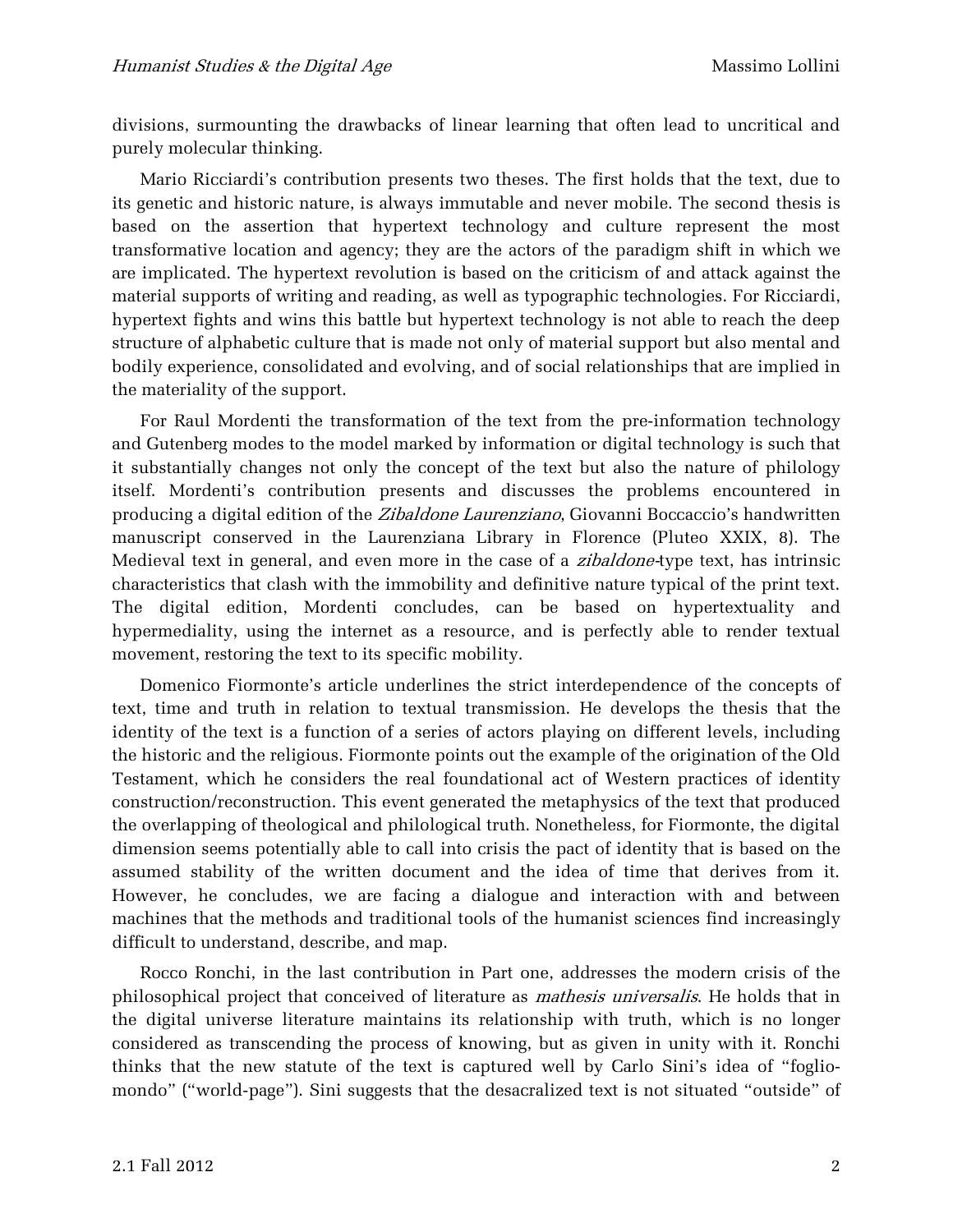truth; it does not become, as happens in many postmodern thinkers, play, deceit, and gratuitous narration. Rather, "foglio-mondo" is the text freed from the tutelage of transcendental truth to become an "event" of truth.

In the contribution that opens Part two ("Literature and the New Media"), Arturo Mazzarella invites us to go beyond the difference between literary writing and new communication technologies. For him, this appears to be possible through a genealogical perspective that can recognize the underlying relationships between communication strategies that on the surface seem different. For Mazzarella, it is necessary to identify the remote and unexpected ascendancies of diverse languages at a moment in which the various media express themselves in an increasingly similar style. Even literary language should be considered a medium that shapes and models reality, using codes that are anthropological before being aesthetic. As Viktor Shklovsky, Italo Calvino, and Paolo Fabbri have shown, literary language explores reality by revealing its incompleteness. On the contrary, Mazzarella concludes, ordinary language is confined precisely to that incompleteness with its standard lexicon that would claim to enclose reality within a net of pre-established recurrences.

In her contribution, Laura Fortini dialogues with the other interventions from the point of view represented by feminist literary criticism. This diverse positioning in relation to the work of women writers has allowed feminist criticism to develop a path that has deconstructed the Italian literary canon and the promotion of critical stances that are no longer abstract or monologic, but rather situated in the point of view of the subject and its relational component. Works by Italian women writers, Fortini concludes, present themselves as a body of texts of high material density that transfer questions of textual mobility both within digital and print culture onto the subject and its style of enunciation.

Finally, Massimo Riva, argues that the "liquefying" of (literary) canons and the emergence of new forms of mobile textuality, as intrinsically kinetic or fluid, require a critical assessment that does not prematurely celebrate the funeral of the text as humanists know it but pays close attention to what seems to be waiting to be revealed beyond the text. For Riva, this means paying attention to what he calls *digital incunabula*: objects/textual tools, devices programmed in a twofold, reciprocal sense, whose linguistic properties and rules interact and interfere with the algorithmic procedures of artificial languages. In this programmed and programmable interaction and intermediation one can perceive the horizon of incomprehensibility of what Riva calls "posthuman language."

Even this very short summary gives an idea of the richness of the papers presented at the symposium "The Mobile Text: Studying Literature in the Digital Age. " A few months later, a similar symposium on "[Textualities in the Digital Age](http://oregondigital.org/digcol/textualities/speakers.html)" was held at the University of Oregon, focusing on a range of approaches to digital texts, from digital critical editions to computer-assisted historical inquiry. Stanley Fish was the keynote speaker at this symposium which included presentations from Richard Furuta, Abigail Firey, and James Ginther, among others. The 2013 issue of Humanist Studies & the Digital Age will publish the proceedings of this symposium and include, in addition to the other essays, a